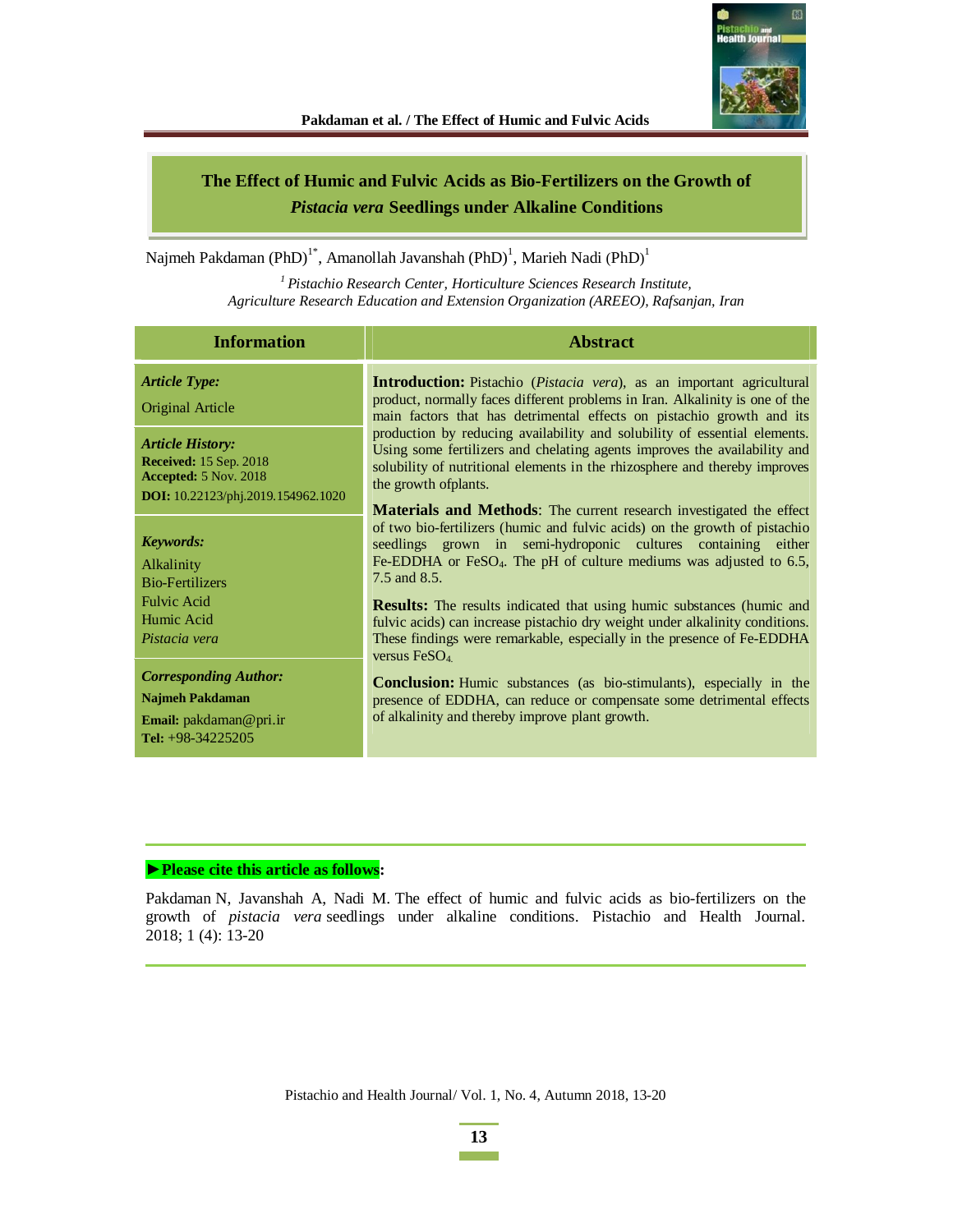# **1.Introduction**

One of the combined challenges facing the world is feeding a growing population along with environment protection and the production of reversible energy resources. Regarding food, although demand may reach 2-5 folds by 2030, the increase in its production will not exceed 60% in the next decades [1]. In recent years, agricultural intensification has been done using irreversible energy resources as synthetic fertilizers. So, increasing crop yields would be accompanied by a major reduction in ecological heritage at an alarming rate [2]. In this regard, humicbased products may be a potential technology to integrate various biotechnological approaches for environmental intensification in relation to promoting plant growth and also its adaptation to new food production methods.

Humic substances are formed from the degradation of plant and animal residues through microbial metabolism (Fig. 1) [3], and make up the major source of carbon at the surface of earth [4]. It has been demonstrated that humic substances have many beneficial effects on soil and plant growth. Through direct interaction with physiological and metabolism processes, they can stimulate nutrient uptake and increase plant root, shoot and leaf growth and also crop germination [5, 6]. Therefore, they are considered as agriculturally organic fertilizers.

In solutions, humic substances are revealed as a collection of diverse and relatively low molecular weight components which can provide dynamic associations through hydrogen bonds and hydrophobic interactions. The hydrophobic and hydrophilic ratio reveals its environmental activity [7]. Based on solubility, Humic substances are divided into three sections: humin, humic acid and fulvic acid (Fig. 1) [3]. Although, humin is presented as the insoluble residue, humic acid is defined as humus materials which are soluble in alkaline solutions but precipitate in acidic pH. In contrast, fulvic acid remains soluble in alkaline and also acidic solutions [8]. In fact, humic acids are made of a mixture of weak aliphatic and also aromatic molecules with predominantly hydrophobic associations. Because of hydrophobic diffuse forces, they are stabilized at neutral as well as alkaline pH. In acidic pH, inter-molecular hydrogen bonds grow their confirmations progressively until flocculation. However, fulvic acids are smaller hydrophilic molecules with enough functional acidic groups to keep the fulvic cluster dissolved at any pH [4].

Alkalinity is one of the main agricultural problems in Iran, especially in dry areas. The lack of rainfall leads to the accumulation of exchangeable bases as well as carbonate and bicarbonate ions in the soil, which increases pH [9, 10]. Alkalinity detrimentally affects plant growth via reducing availability and solubility of nutritional elements such as Fe, P, etc. [10]. The application of some fertilizers and also suitable elemental sources can compensate or reduce the detrimental effects of alkalinity on plant growth [11-13]. Humic substances as natural chelators of nutritional elements under alkaline conditions can improve their absorption by roots [14]. On the other hand, some researchers have demonstrated that using such synthetic

**14**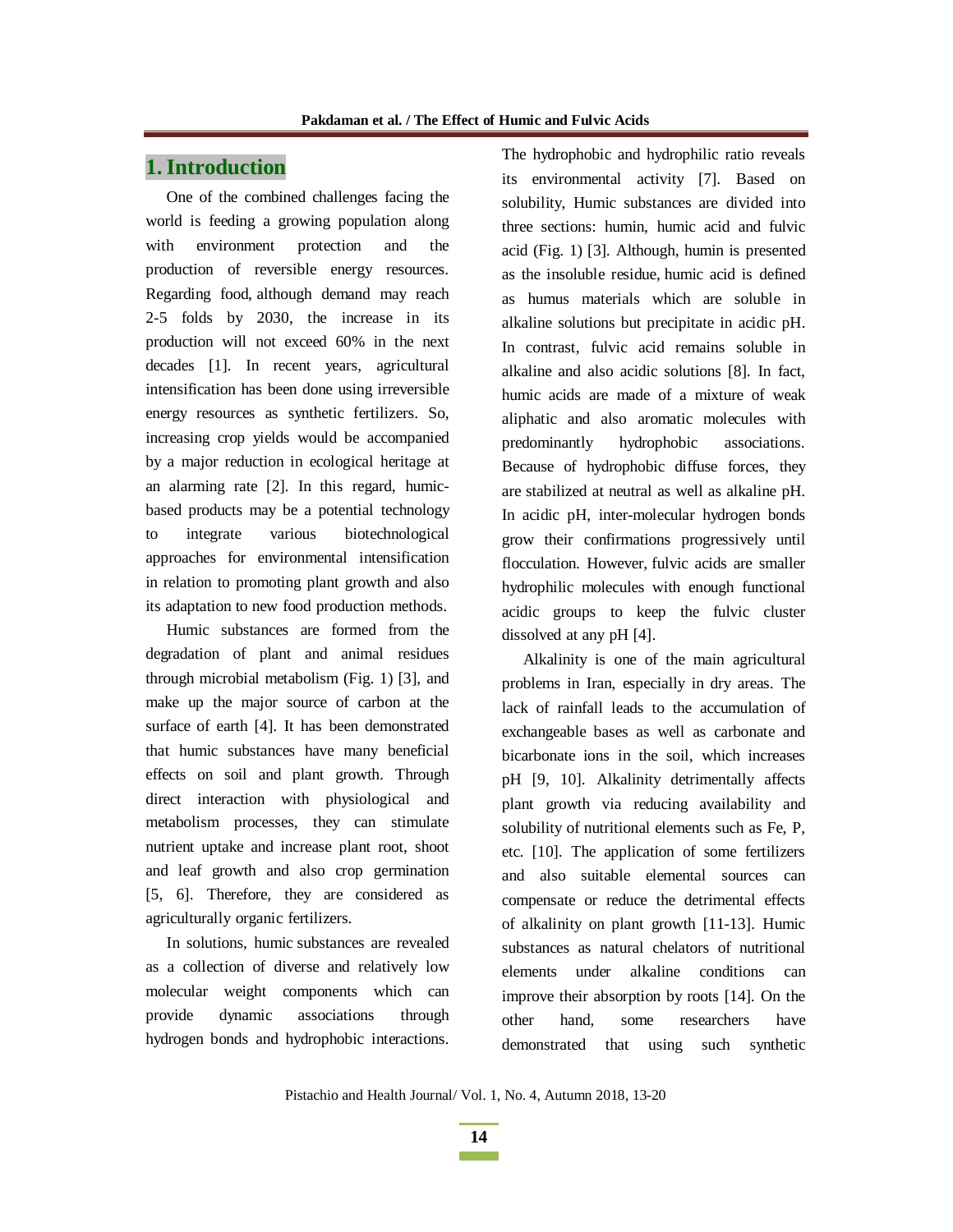chelators as ethylenediamine-di (o-hydroxy phenyl acetic acid) (EDDHA) can stimulate plant growth [12, 13].

Pistachio (*Pistacia vera*), which is recognized as a strategic agricultural production in Iran, normally encounters alkalinity and elemental deficiencies.

Therefore, the aim of this study was to investigate the effects of different humic substances such as fulvic and humic acids on the growth of *P. vera* under different pHs of 6.5, 7.5 and 8.5 in a semi-hydroponic culture. We also used Fe element as Fe-EDDHA or FeSO4 in the culture medium.



Fig 1. Formation of humic substances and their drivatives from bio-residues [3]

### **2. Materials and Methods**

Seeds of *P. vera* L. cv. "Ghazvini" were prepared from Pistachio Research Center (PRC) in Rafsanjan, Kerman province, Iran. To grow seedlings, the dehisced seeds of pistachio were first pre-chilled for 10 days at 4°C and then soaked for 2 days in water. After covering seeds in wet cotton cloth, the germinated seeds were transferred into black plastic pots (12 cm in diameter) containing water-washed perlite [15].

One week after transferring the seedlings into the pots, they were treated by modified nutrition solutions of Hoagland. The basal nutrition solution contained 1.5 mM  $Ca(NO<sub>3</sub>)<sub>2</sub>$ , 1mM KNO<sub>3</sub>, 0.9 mM NaOH, 0.5 mM MgSO<sub>4</sub>, 0.5 mM NH<sub>4</sub>NO<sub>3</sub>, 0.02 mM KH<sub>2</sub>PO<sub>4</sub>, 0.1 mM NaCl, 0.05 mM FeEDDHA, 0.001 mM H3BO3, 0.0007 mM MnSO4, 0.0005 mM  $ZnSO_4$  0.0001 mM  $(NH_4)_6Mo_7O_{24}$ , 0.0001 mM CuSO4[16]. To treat plants, the basal nutrition solution was modified by adding 0.25 mg/l potassium humate or fulvic acid obtained from Barafza Keshavarz Pars Company, Iran. The pH of each nutrition solutions containing humic or fulvic acids and also the basal solution (as the control) was adjusted to 6.5, 7.5 and 8.5, respectively, by using weak acids or alkalines such as HCl and NaOH.

Pistachio and Health Journal/ Vol. 1, No. 4, Autumn 2018, 13-20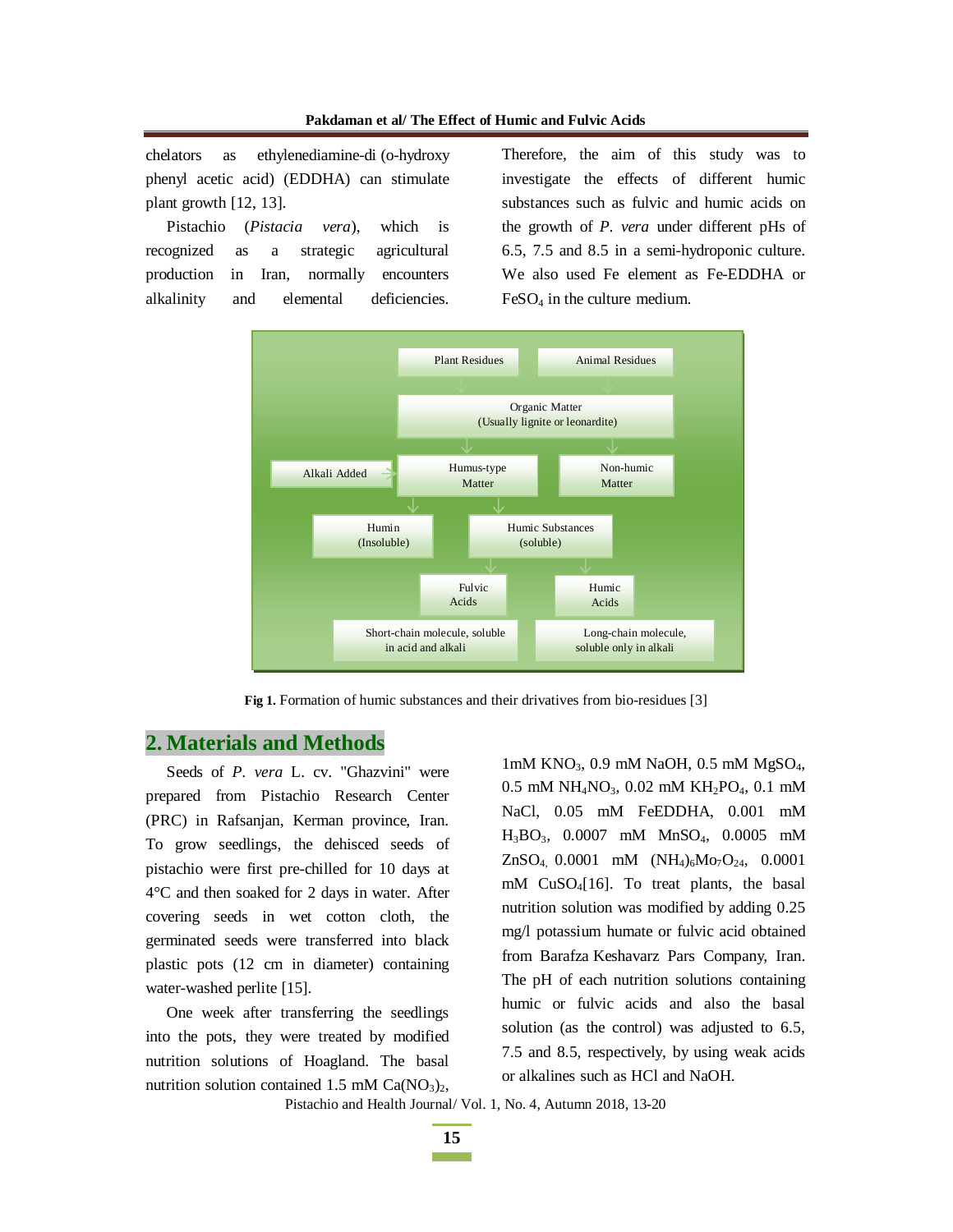In the other part of the experiment,  $SO_4^2$ was used instead of chelator (EDDHA) for binding  $Fe^{+2}$ , as  $FeSO<sub>4</sub>$  (0.05 mM), in the basal and modified Hoagland's solution.

All nutrition solutions were exchanged every two weeks. Plants were harvested 9 months after the application of the treatment and were then divided into roots and shoots. They were oven-dried for 72 h at 70°C and their dry weights were measured.

Three pots each containing 3 seedlings (totally 9 replicates) were considered for each nutrient treatment at every pH, and they were arranged in a randomized complete block design in a greenhouse. It is notable that the light direction was considered as the block in this design. Statistical analyses were performed using SPSS software, version 21. The data were analyzed using one-way ANOVAs, and means were compared using Duncan's multiple range test (P<0.05).

### **3. Results**

The effect of fulvic and humic acids on the dry weight of *P. vera* roots and shoots grown in nutrient solution containing chelator binding agent (EDDHA) at different pHs of 6.5, 7.5 and 8.5 are shown in Fig. 2. As the results in pH 6.5 indicate, the root dry weight of plants grown in the basal Hoagland's solution (control) was significantly higher than humic acid containing solution (Fig. 2a). There is no significant difference between root dry weight of plants grown in control and fulvic acid containing solutions (Fig. 2a). Humic acid increased root dry weight about 4 times in comparison with the control plants at pH 7.5 (Fig. 2a). There was no significant difference between root dry weights of plants grown in control and fulvic acid containing solutions at this pH. Humic and fulvic acids increased root dry weights significantly in comparison with control plants at alkaline pH 8.5 (Fig. 2a).



**Fig 2**. The effect of fulvic and humic acids on dry weight (DW) of *P. vera* roots (a) and shoots (b) grown in nutrient solution containing chelator binding agent (EDDHA) at different pH scales. Values are means ±SD  $(n= 9)$ . Different letters (small letters for pH 6.5, capital letters for pH 7.5 and small italicized letters with prime sign for pH 8.5) above bars indicate significant differences in dry weights (Duncan test,  $P < 0.05$ ).

The effect of fulvic and humic acids on the shoot dry weight of *P. vera* was also detectable especially at pHs 7.5 and 8.5. Shoot dry weights of plants grown in control and fulvic acid containing solutions were significantly higher than humic acid

Pistachio and Health Journal/ Vol. 1, No. 4, Autumn 2018, 13-20 containing solution at pH 6.5 (Fig. 2b). At pH 7.5, the highest shoot biomass was seen in the plants treated by humic acid compared with plants grown in control and fulvic acid containing medium (Fig. 2b). At the highest pH (8.5), plants treated with fulvic and humic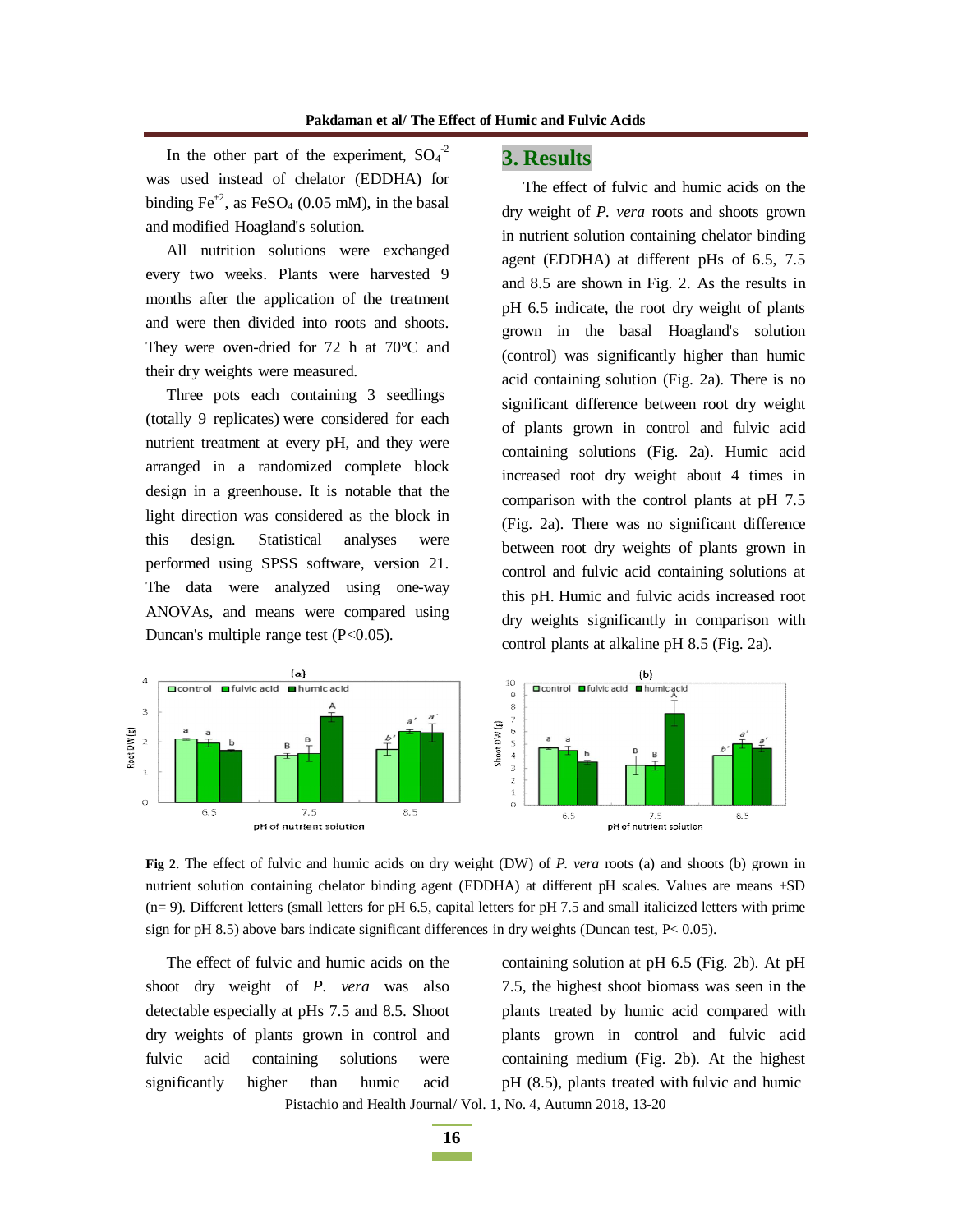acids had higher shoot dry weight than the ones grown in the control. There is no significant difference between humic and fulvic acid treated plants at pH 8.5.

The effect of fulvic and humic acids and also pH scales (6.5, 7.5 and 8.5) on root and shoot dry weights of *P. vera* grown in modified Hoagland's solution containing  $SO_4^{-2}$ binding agent is shown in Fig. 3. As the results show, fulvic and humic acid treatments had no significant effect on root dry weights at different pH scales (Fig. 3a). Shoot dry weights did not change by being treated with humic and fulvic acids at pH 6.5 (Fig. 3b), but they increased at pH 7.5. There was no significant difference between shoot dry weights of *P. vera* treated with humic and fulvic acids at this pH.

At the alkaline pH (8.5), plants grown in humic acid containing medium had the highest shoot dry weight compared with control and fulvic acid containing solutions (Fig. 3b).



**Fig 3.** The effect of fulvic and humic acids on dry weight (DW) of *P. vera* roots (a) and shoots (b) grown in nutrient solution containing  $SO_4^{-2}$  binding agent at different pH scales. Values are means $\pm$  SD (n= 9). Different letters (small letters for pH 6.5, capital letters for pH 7.5 and small italicized letters with prime sign for pH 8.5) above bars indicate significant differences in dry weights (Duncan test, *P*<0.05).

#### **4. Discussion**

Pistachio, which belongs to the tree group of nuts, is a very important economic product in Iran. The province of Kerman, especially the city of Rafsanjan, is recognized as the main pistachio producer in Iran. In these areas, underground water sources of saline nature are mostly used to irrigate pistachio orchards. The electrical conductivity (EC) of irrigation water is normally between 1.1-16.0 ds/m and the pH is between 7.3-8.9. On the other hand, most of the soil in these areas suffers from alkalinity and salinity. The general soil pH is between 7.2-8.5 in Kerman and Rafsanjan [17]. The alkaline pH (higher than 7) can detrimentally affect plant growth by reducing the availability and solubility of essential elements such as P, Fe, etc. [9, 10, 18]. One solution to avoid or overcome this problem is to use fertilizers such as inorganic compounds  $(e.g., FeSO<sub>4</sub>)$ , synthetic elemental chelates (*e.g*. Fe-EDDHA), and also natural elemental complexes (*e.g*. humic substances and amino acids) [19].

Pistachio and Health Journal/ Vol. 1, No. 4, Autumn 2018, 13-20 In the current research, the growth of pistachio seedlings was evaluated in a semihydroponic culture medium by modified Hoagland's solution containing humic or fulvic acids in the presence of  $SO4^{2-}$  or -EDDHA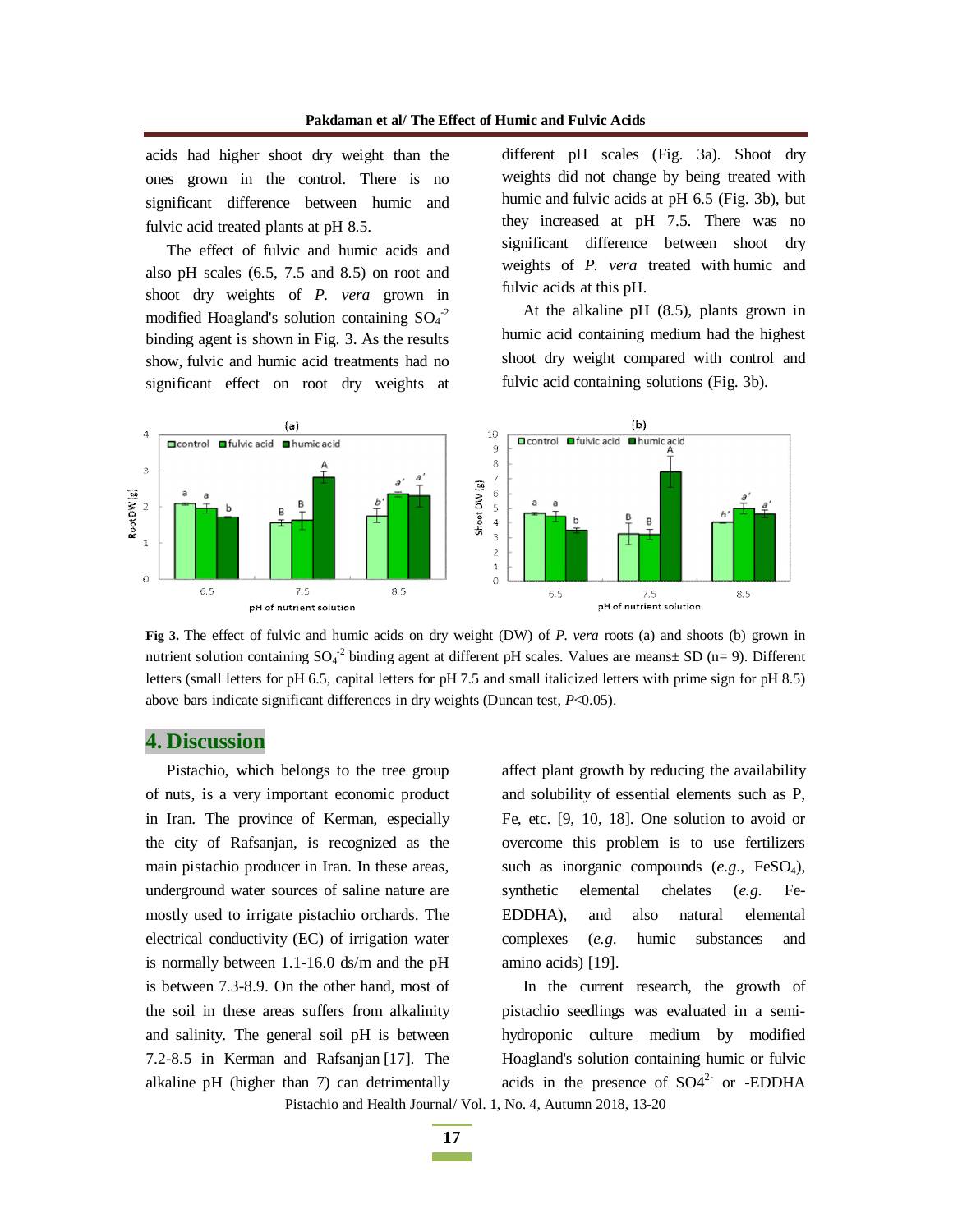binding agents. The pH of culture solutions was adjusted to 6.5 (as the optimal pH in hydroponics), 7.5 and 8.5 (as alkaline pHs). The results in the presence of the chelator agent of EDDHA indicated that humic acid fertilizer can improve plant growth (shoot and root dry weights) under the two higher pHs 7.5 and 8.5 (Fig. 2). The effect of humic acid on plant growth was inverted in acidic pH of 6.5 (Fig. 2). Fulvic acid had also positive effects on plant growth at two higher pHs of 7.5 and 8.5. These findings were in accordance with those obtained by other researchers [3, 20-23]. As humic acids are insoluble in acidic pH, they can precipitate some essential elements and keep them out of root reach [7, 24]. So, the negative effect of humic acid on plant growth at pH 6.5 is reasonable in the current research. Previously, some researchers investigated the effect of root application of purified humic acid on the expression of some genes encoding plasma membrane H<sup>+</sup>-ATPase, Fe(II) high-affinity transporter and Fe(III) chelate-reductase in non-deficient cucumber plants (*Cucumis sativus* L.) [21]. They also studied the activity of these enzymes and demonstrated that humic acid increased their expression and activity. Therefore, Fe assimilation and absorption is improved under humic acid treatments. In fact, humic substances act as a natural chelator of nutritional elements under alkaline conditions and improve their absorption by the roots [13]. In sum, all existing evidence suggests that biostimulant effects of humic substances, including humic and fulvic acids, characterized through both structural and physiological changes in plant shoots and

roots, are related to nutrient absorption, assimilation and distribution (efficiency of nutrient use) [3].

The results of the current research indicated that the growth of pistachio seedlings was improved in the presence of Fe-EDDHA complex in comparison with FeSO4. Humic substances had beneficial effects on the growth of shoots but not roots grown in a hydroponic culture containing FeSO4. These findings are compatible with previous studies. Some researchers investigated the effects of different Fe sources (Fe-EDDHA and  $FeSO<sub>4</sub>$ ) on the growth of lettuce (*Lactuca sativa*) in hydroponic systems containing alkaline solutions [12]. They showed that the Fe content of leaves and also the overall plant growth increased significantly due to the application of Fe-chelate (Fe-EDDHA).

### **5. Conclusions**

Pistachio is known as a strategic agricultural product in Iran. It normally suffers from alkalinity and thereby nutritional deficiencies. So, the application of humic substances as biostimulants, especially in the presence of some chelates (as EDDHA), can reduce or compensate some detrimental effects of alkalinity and thereby improve plant growth.

# **Conflict of interest**

The authors declare no conflict of interest.

### **Acknowledgments**

We would like to thank Pistachio Research Center (PRC) for supporting this project and Barafza Keshavarz Pars Company.

**18 Contract Contract**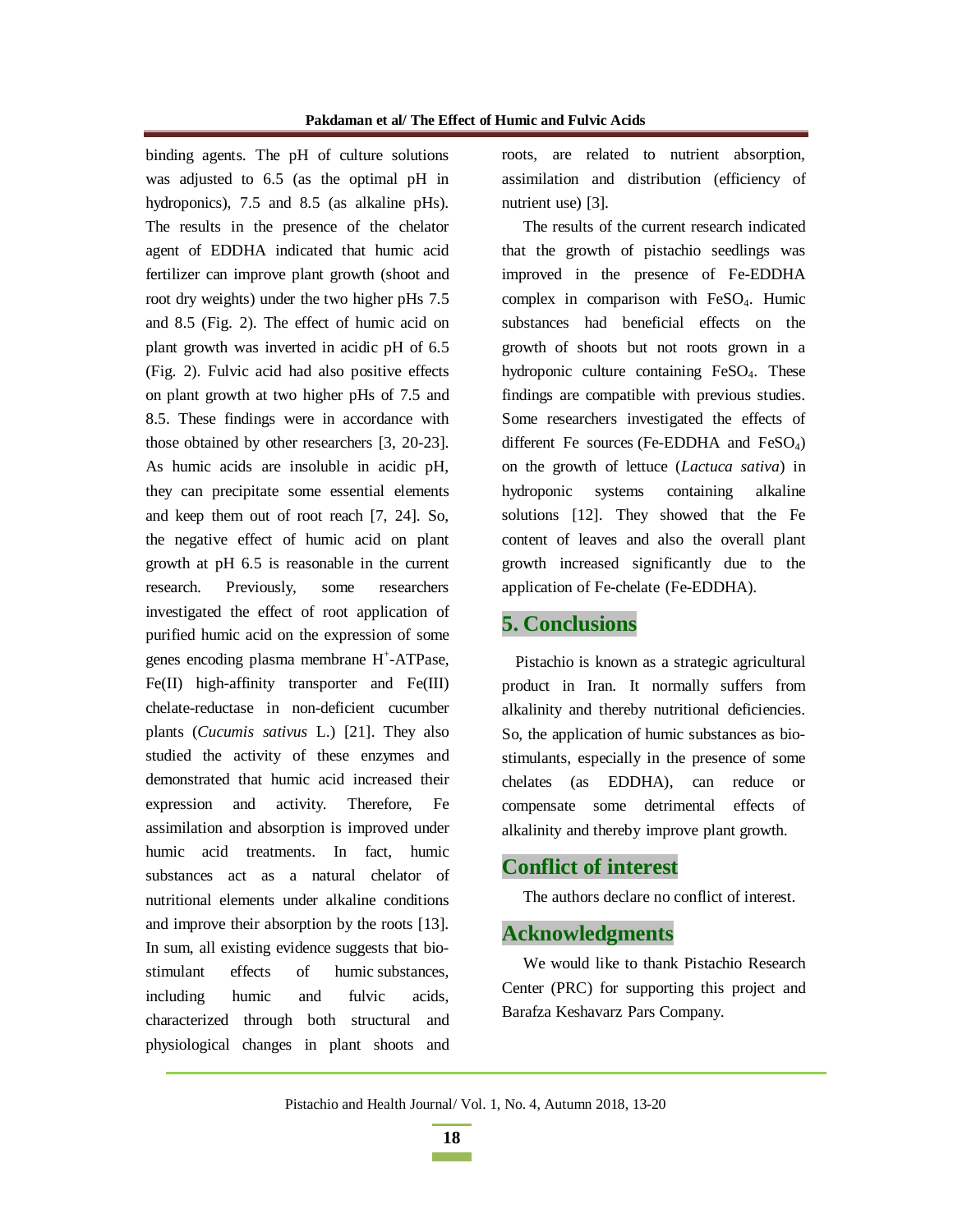# **References**

- 1. Clair SBS, Lynch JP. The opening of Pandora's Box: climate change impacts on soil fertility and crop nutrition in developing countries. Plant Soil. **2010**. 335(1-2):*101-115*.
- 2. Altieri MA. Agroecology: the science of natural resource management for poor farmers in marginal environments. Agric. Ecosyst.Environ. **2002**. 93(1-3):*1-24*.
- 3. Mikkelsen R. Humic materials for agriculture. Better Crops. **2005**. 89(3):*6-10*.
- 4. Canellas LP, Olivares FL, Aguiar NO, Jones DL, Nebbioso A, Mazzei P, Piccolo A. Humic and fulvic acids as biostimulants in horticulture. Sci. Hortic. **2015**. 196:*15-27*.
- 5. Piccolo A, Celano G, Pietramellara G. Effects of fractions of coal-derived humic substances on seed germination and growth of seedlings (*Lactuga sativa* and *Lycopersicum esculentum*). Biol. Fertil. Soils. **1993**. 16(1):*11-15*.
- 6. Nardi S, Pizzeghello D, Muscolo A, Vianello A. Physiological effects of humic substances on higher plants. Soil Biol. Biochem. **2002**. 34(11):*1527-1536*.
- 7. Piccolo A. The nature of soil organic matter and innovative soil managements to fight global changes and maintain agricultural productivity.In: Piccolo A, ed. Carbon sequestration in agricultural soils. Berline: Springer; **2012**. *p. 1-19*.
- 8. Hayes MH. Solvent systems for the isolation of organic components from soils. Soil Sci. Soc. Am. J. **2006**. 70(3):*986-994*.
- 9. Valdez-Aguilar LA, Reed DW. Growth and nutrition of young bean plants under high alkalinity as affected by mixtures of ammonium, potassium, and sodium. J. Plant Nutr. **2010**. 33(10):*1472-1488*.
- 10. Roosta HR. Interaction between water alkalinity and nutrient solution pH on the vegetative growth, chlorophyll fluorescence and leaf magnesium, iron, manganese, and zinc concentrations in lettuce. J. Plant Nutr. **2011**. 34(5):*717-731*.
- 11. Colla G, Rouphael Y, Cardarelli M, Salerno A, Rea E. The effectiveness of grafting to improve alkalinity tolerance in watermelon. Environ. Exp. Bot. **2010**. 68(3):*283-291*.
- 12. Roosta HR, Jalali M, Vakili Shahrbabaki SMA. Effect of nano Fe-chelate, Fe-EDDHA and FeSO<sup>4</sup> on vegetative growth, physiological parameters and some nutrient elements concentrations of four varieties of lettuce *(Lactuca sativa* L.) in NFT system. J. Plant Nutr. **2015**. 38(14):*2176-2184*.
- 13. Sida-Arreola J, Sánchez-Chávez E, Ávila-Quezada G, Zamudio-Flores P, Acosta MC. Iron biofortification and its impact on antioxidant system, yield and biomass in common bean. Plant Soil Environ. **2015**. 61(12):*573-576*.
- 14. Vista SP. Use of humic acid in agriculture. In: Adhikary B, ed. A handbook of soil science. Khumaltar: Nepal Agricultural Research Council (NARC); **2015**. *p. 6-11*.
- 15. Pakdaman N, Ghaderian SM, Ghasemi R, Asemaneh T. Effect of calcium/mahnesium quotients and nickel in the growth medium on growth and nickel accumulation in *Pistacia atlantica*. J. Plant Nutr. **2013**. 36:*1708-1718*.
- 16. Parker DR, Norvell WA. Advances in solution culture methods for plant mineral nutrition research.Adv.Agron. **1999**. 65:*151-213*.
- 17. Sheibani A. Pistachio production in Iran. Acta Hortic. **1994**. 419:*165-173*.
- 18. Bugbee B. Nutrient management in recirculating hydroponic culture. Acta Hortic.**2004**. 648:*99-112.*
- 19. Abadía J, Vázquez S, Rellán-Álvarez R, El-Jendoubi H, Abadía A, Álvarez-Fernández A, López-Millán AF. Towards a knowledge-based correction of iron chlorosis. Plant Physiol. Biochem. **2011**. 49(5):*471-482*.
- 20. Abdel-Razzak H, El-Sharkawy G. Effect of biofertilizer and humic acid applications on growth, yield, quality and storability of two garlic(*Allium sativum* L.) cultivars. Asian J. Crop Sci. **2012**. 5(1):*48-64*.

Pistachio and Health Journal/ Vol. 1, No. 4, Autumn 2018, 13-20

**19**